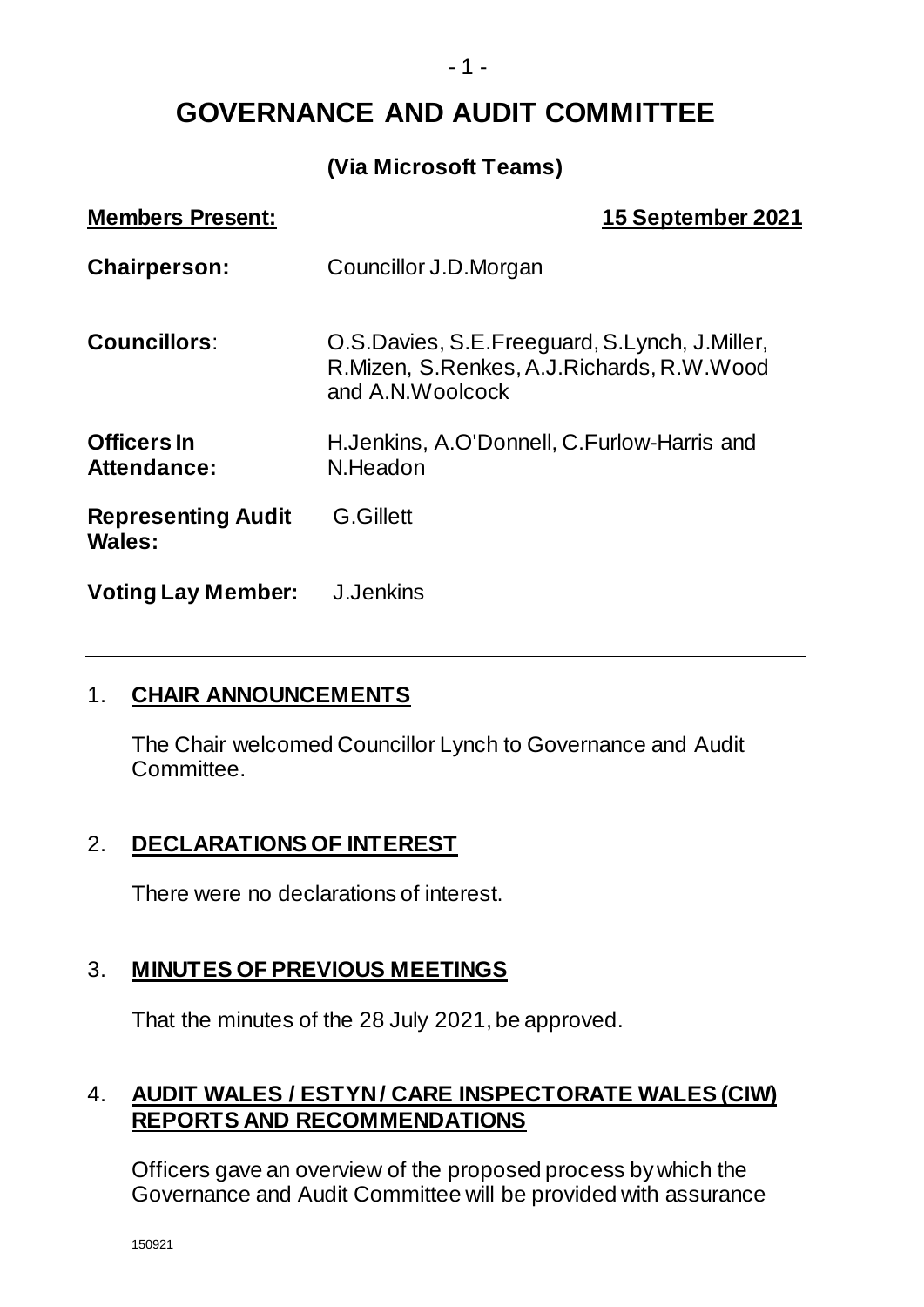that the Council is actively considering the findings of reports issued to the Council by Audit Wales, Estyn and the Care Inspectorate Wales (CIW).

Officers explained that the diagram attached at Addendum 3 of the circulated report set out the proposed process to provide assurance to the Committee that the Council was actively considering the findings of reports issued to the Council by Audit Wales, Estyn and the Care Inspectorate Wales (CIW).

Officers went onto explain that on a quarterly basis the Register of Regulator Reports and Recommendations would be presented to Governance and Audit Committee which will be the Council's key document to demonstrate how accepted proposals for improvement / agreed recommendations received from regulators are being addressed by the Council (template is attached at Addendum 4 of the circulated report).

It was noted that the Register would be updated with the necessary information from April 2021 (to date) and be presented to the next meeting of the Governance and Audit Committee on 26 November 2021, it was noted officers would attend Governance and Audit Committee to present an updated Register.

Officers explained that on receipt of a report from a regulator the Directorate, Senior Management Team and Officers would consider the report, and if agreed a report and action plan would be produced and put into the Forward Work Programme of Cabinet Board.

The Director of Finance and Corporate Services explained that the report from the relevant inspectorate will be provided with the relevant papers from each meeting and the responsibility for managing improvements and recommendations would be with be with Cabinet and overviewed by the relevant Scrutiny Committee, and the responsibility of the Governance and Audit Committee was to ensure that progress and arrangements were in place for monitoring and managing responses to the external audit inspections. It was noted that good assurance was required and the Governance and Audit Committee along with statutory Officers have the responsibility of ensuring best practice and arrangements are in place for delivery of the services that have been inspected.

Officers confirmed there was no target date for this to be up and running,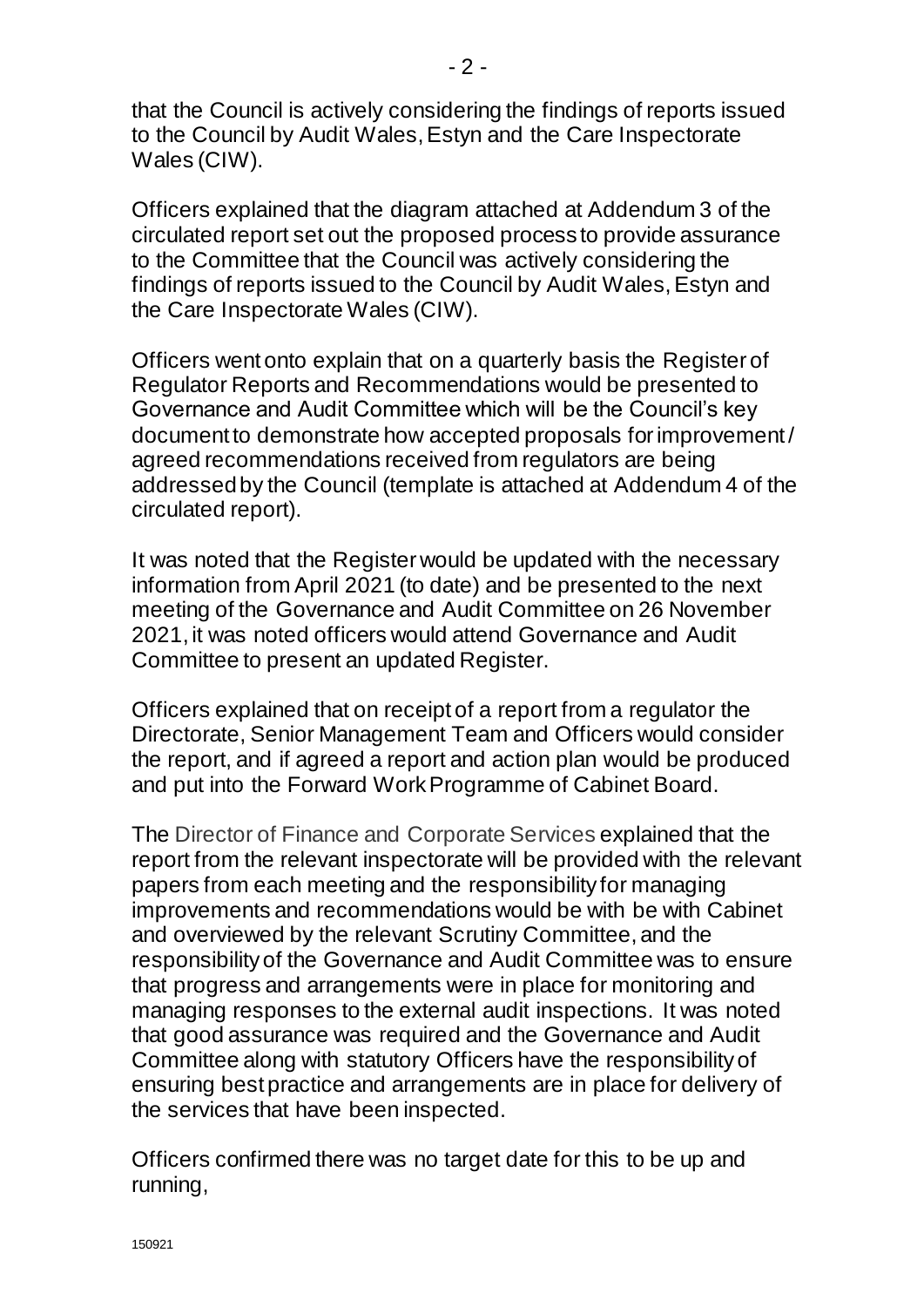and Audit Wales confirmed they would work with the Officers and Governance and Audit Committee to further develop the process.

**RESOLVED:** That the Audit Wales / Estyn / Care Inspectorate Wales (CIW) Reports and Recommendations, be noted.

# 5. **INTERNAL AUDIT UPDATE REPORT**

Members received an overview of the Internal Audit work undertaken since the last Governance and Audit Committee meeting in June 2021.

Officers explained that in relation to School based staff Disclosure and Barring Service (DBS) checks an interim report issued in May 2021 and reported to Members in June 2021, at the time of the interim report being issued it had not been possible to verify if the appropriate DBS clearance had been obtained in the case of ninetynine school based employees. Further audit work confirmed that in all cases the appropriate DBS certification was now in place for all ninety-nine staff, and all DBS requirements had been complied with.

Officers went onto explain that in regard to agency staff entering Neath Port Talbot schools all necessary checks were untaken by the agency prior to staff entering schools. The Audit Manager and Head of Participation would be meeting to discuss how to manage the school audits that will need to be undertaken whilst access to schools is restricted due to the pandemic.

**RESOLVED:** That the Internal Audit Update Report be noted.

## 6. **ACCESS TO MEETINGS**

**RESOLVED:** That pursuant to Section 100A(4) and (5) of the Local Government Act 1972, the public be excluded for the following items of business which involved the likely disclosure of exempt information as defined in Paragraphs 12, 13 and 14 of Part 4 of Schedule 12A to the above Act.